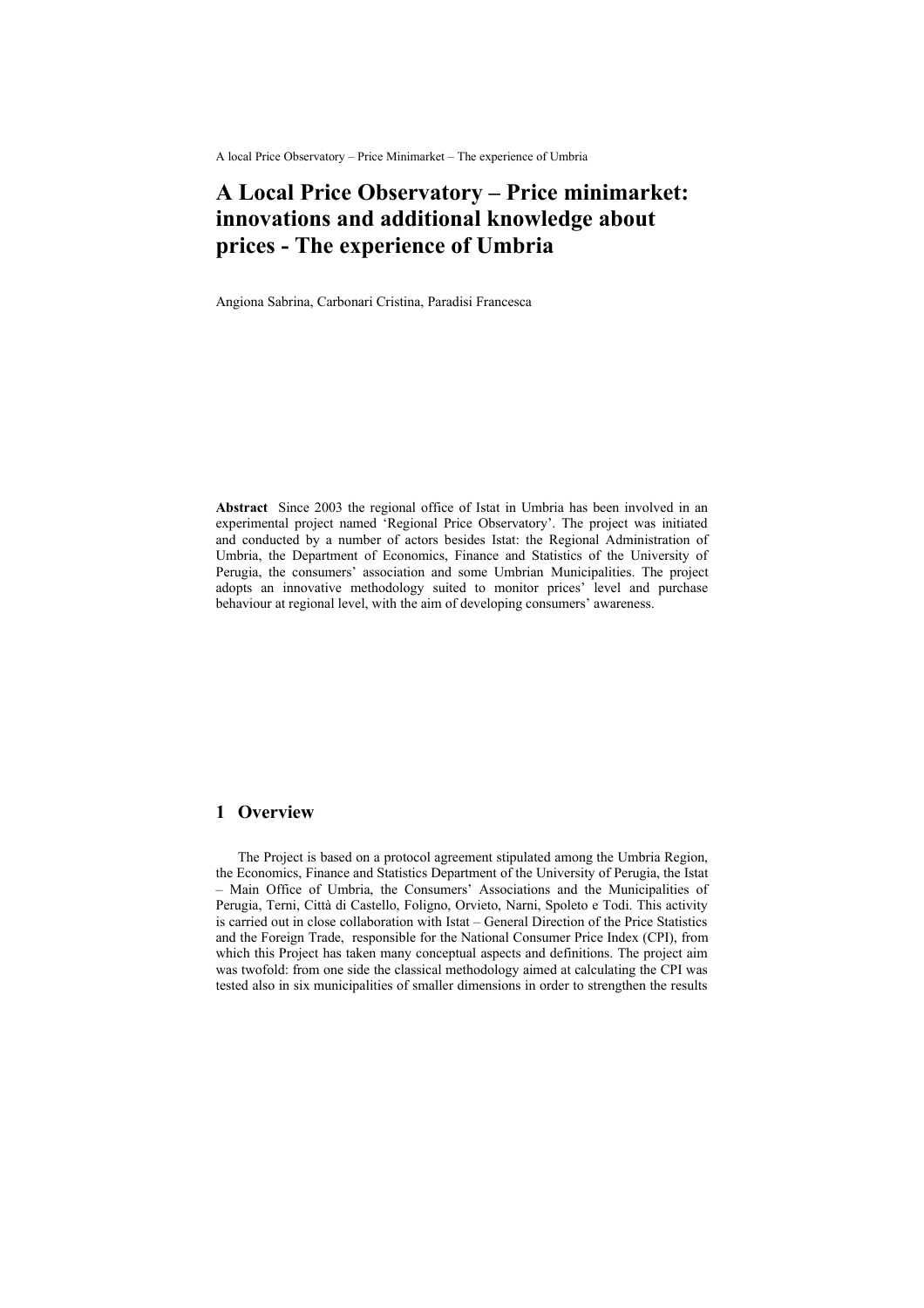of the CPI sample survey which is carried out only on larger municipalities (Perugia and Terni). The second one, carried out at the same time, refers to an alternative price data collection, which highlights minimum, maximum, and average prices of a set of most used goods. This analysis allows to acquire information on consumer behaviour.

This paper is focused on this second aspect which represent the innovative contents of the Local Price Project, i.e. an innovative methodology suited to monitor prices' level and purchase behaviour, with the aim of developing consumers' awareness. The paper is organized as follows: section 2 explains the methodology applied and the innovative aspects, section 3 deals with the price data processing, quality control and results dissemination, section 4 presents the results of the research, discuss limits and constrains, and suggests possible future developments.

#### **2 Methodology**

In recent years the Umbrian regional government has been even more involved (aware) with the needs collected and reported by the Consumer Associations, of consumer's increasing purchasing consciousness (see e.g Foxall, 2005 and Solomon, 1999).

This instances implied the need for the consumer to be informed with additional facts on local prices as compared to those offered by the National, Regional and Municipality Consumer Price Index (CPI). This paper reports the main steps of the innovative project to fill in this informative gap.

As well known, the CPI provides details on inflation, by analysing the monthly price shifts (of the most sold *reference,* see further*)* of 319 consumption segments (see ISTAT 2011b). The information monthly collected by the Project, instead, concern the highest, average, and lowest value of each product comprised in a selected subset ("*mini-basket*" [2](#page-1-0) ) of consumer goods. These values allow supervising both the displayed prices and the *consumer purchase behaviour*. By correlating the various price types it is possible to identify which products are chosen by the consumer, being influenced or not by the opportunity of a lower or higher *spending*.

The project refers as starting point and as far as possible to the national methodology set up for the CPI calculation (see ISTAT 2011b). The sampling plan takes into consideration the following features: municipality demographic size, population territorial distribution, and stores territorial distribution. Such plan is yearly revised. It is worth mentioning, however, that the sample of the monthly Price Observatory has to cope with the willingness to answer of the interviewed stores being the survey not mandatory<sup>[3](#page-1-1)</sup>. This occurrence lead to select alternative stores in case of refusal to collaborate. Even if the substitution are made with similar units, biases may arise.

The subject of investigation are the price levels of products included in the consumer *mini-basket*. For each product, the survey identifies price, brand, type, quantity, possible applied discount and its duration time; the parameters concerning brand, type and quantity, as product identification, detect the *reference<sup>[4](#page-1-2)</sup>*. Per each

<span id="page-1-0"></span><sup>2</sup> The 77 products included in the *Mini-basket*, as identified by the Local Governance Board "*Consulta regionale per l'utenza e il consumo*",are reported in Angiona *et al.* 2012.

<span id="page-1-1"></span><sup>&</sup>lt;sup>3</sup> Instead, the CPI survey is mandatory, that is stores refusing to answer are fined.

<span id="page-1-2"></span><sup>&</sup>lt;sup>4</sup> This definition is similar to that adopted by ISTAT at national level.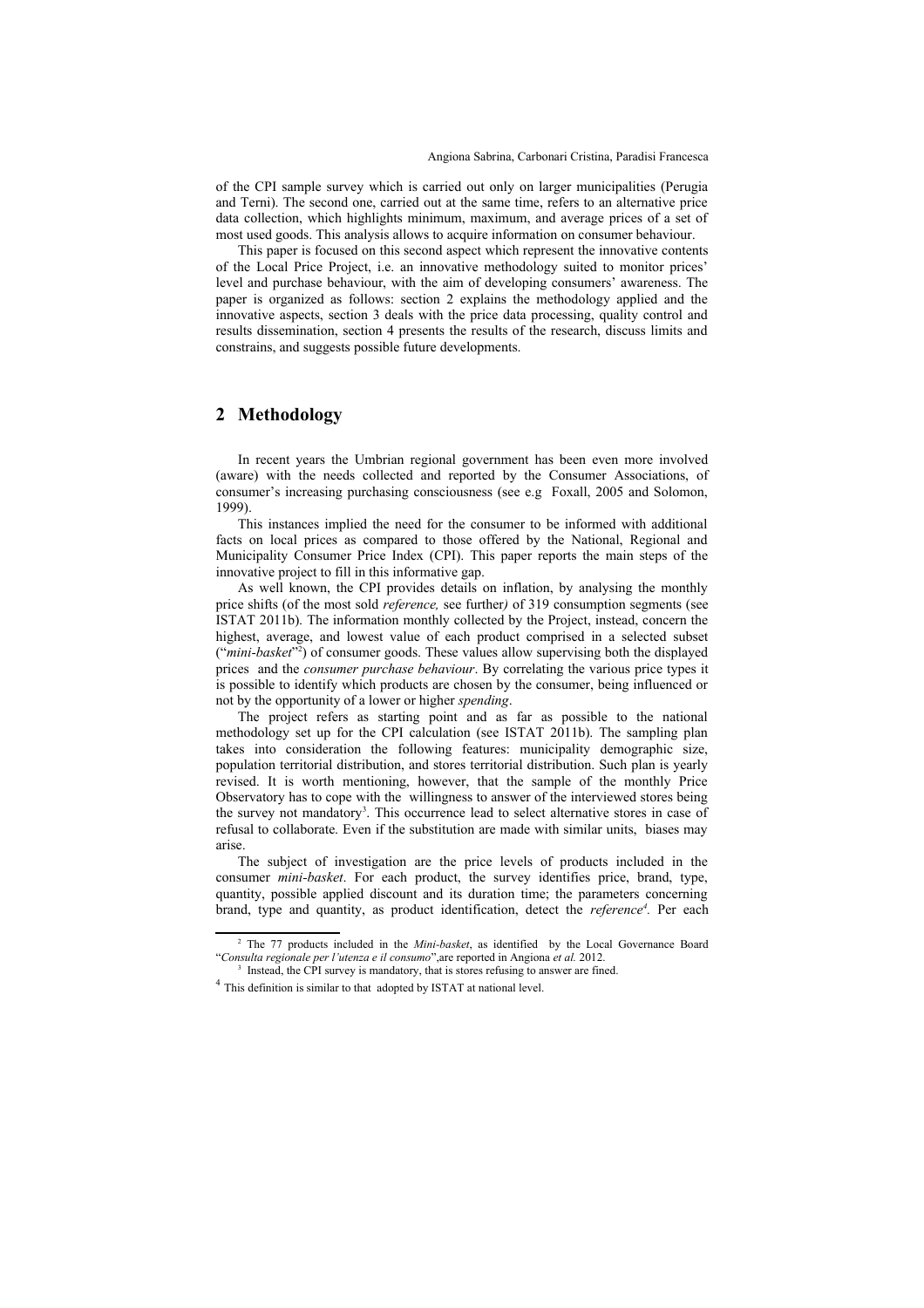A local Price Observatory – Price Minimarket – The experience of Umbria

product, whenever possible, five price levels are recorded, such as: most sold reference price, most expensive reference price, cheapest reference price, second most expensive reference price, second cheapest reference price. In order to ensure a reliable information per product and per municipalities, the survey requests the price data collection in, at least, seven stores with, at least, seven quotations per each type of price, keeping into consideration that some products are recorded monthly and others bi-monthly (bi-monthly products, like vegetables).

The price data collection of the products included in the consumer mini-basket is regularly carried out both among large stores, typical of the modern distribution, and traditional shops. The identification of the most sold reference price level is detected for each product by interviewing the store manager who states the monthly most requested reference by the consumer, in terms of sales quantity. The identification of the most expensive, the less expensive, the second most expensive and the second less expensive one is ensured by the direct observation of the prices of the products displayed on the shelves in the store and excluding among them those references already identified as the most sold..

### **3 Data processing, quality controls, and results dissemination**

A dedicated procedure set up in Oracle SW allows to handle in a quick and reliable way the great amount of information collected every month according to the Project. For each product and each Municipality the procedure calculates the lowest price value recorded; the highest price value recorded; the overall average price, calculated by geometric average of all the price values recorded in all the stores; the average price of the most sold reference calculated by geometric average of all the reference price values recorded in all the stores.

A first coherency control is carried out on the data, during the data entry phase, due to the fact that the the EDP procedure provides a controlled acquisition of the data. Further quality controls concern the number of recorded values (control of the number of values per product and per store with regard to the typology of the most sold reference price; control of the number of values per product for all the types of price and the overall values) which must agree with the chosen methodology; also anomalous price changes over the time and space, including null changes.

The procedure also records frequency and duration of the available discounts. The monthly data published and expressed in absolute value comprise:

- the price levels per product groups (the results are presented by grouping the products by eight consumption and use typology. The lowest and the highest prices represent the two extremes of the interval within which the consumer's spending opportunity are included, that is to say the values within which the price of a given good, in a given month at the sampled stores in a specific area. The overall average price, as average of all the gathered quotations is an average value of this interval. The most sold reference average price provides, instead, details on the consumer's purchase behaviour);
- the price variations (it's not a price comparison in terms of time, but a comparison of spending opportunity and purchase behaviour);
- frequency and duration of the monthly discounted products;